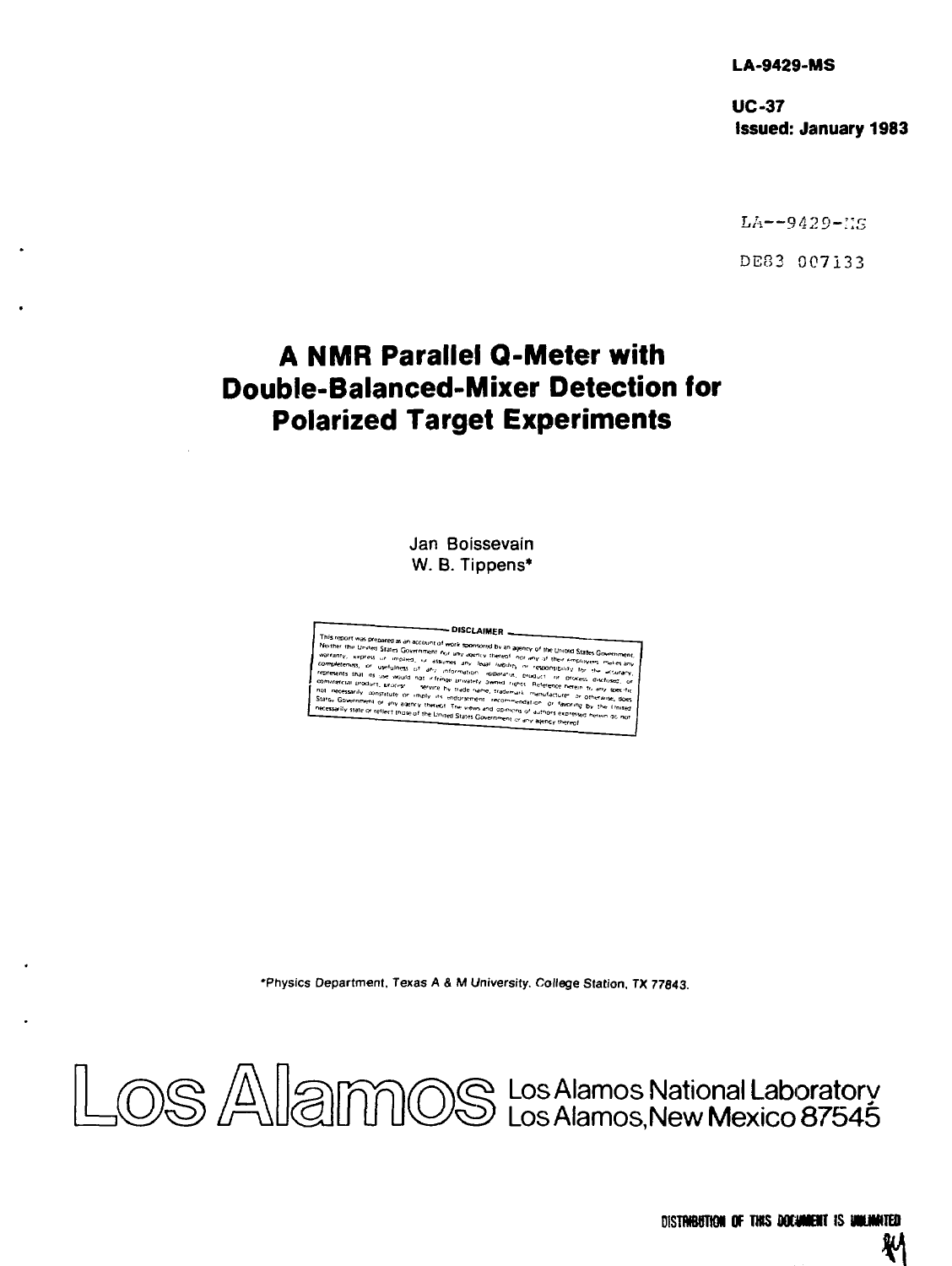### **A NMR PARALLEL Q-METER WITH DOUBLE-BALANCED-MIXER**

#### **DETECTION FOR POLARIZED TARGET EXPERIMENTS**

**by** 

**Jan Boissevain and W. B. Tippens** 

#### **ABSTRACT**

**A constant-voltage, parallel-tuned nuclear magnetic resonance (NMR) circuit, patterned after a Liverpool design, has been developed for polarized target experiments. Measuring the admittance of the resonance circuit allows advantageous use of doublebalanced-mixer detection. The resonant circuit is tolerant of stray capacitance between the NMR coil and the target cavity, thus easing target-cell-design constraints. The reference leg of the circuit includes a voltage-controlled attenuator and phase shifter for ease of tuning- The NMR output features a flat background and has good linearity and stability.** 

**For experiments using polarized targets, the accuracy of the polarization measurements strongly affects the precision of the experiments, since the figure of merit is the polarization squared times the intensity (number of free pro tons). In the past we have used a conventional parallel-tuned Q-meter circuit and corrections calculated by J. Hill and D. Hill' to obcain the polarization. Using this method, the polarization can be measured to ^%. An important cir cuit parameter was the size of the amplitude modulation compared to the carrier**  wave, often referred to as  $\frac{N}{V}$ . As  $\frac{N}{V}$  is made smaller, the error decreases. **as does the signal-to-noise ratio. A common way of reducing df/V is to spoil the Q; but as the circuit Q approaches 1, the circuit performance degrades and can cause considerable problems in tuning. The stability of our Q-meter circuit in regard to temperature and resonance frequency was less than desirable and resulted in long-term drifts affecting values obtained for the target polarization.** 

**As an improvement on the above circuit, we have developed a nuclear magnetic resonance (NMR) circuit based on the use of a double-balanced mixer (double-bal anced demodulator) described by the Liverpool group.2 The Liverpool approach avoids any dispersion corrections by splitting the radio-frequency (RF) voltage from a signal generator into RF reference and sampling voltages. The sampling** 

**1**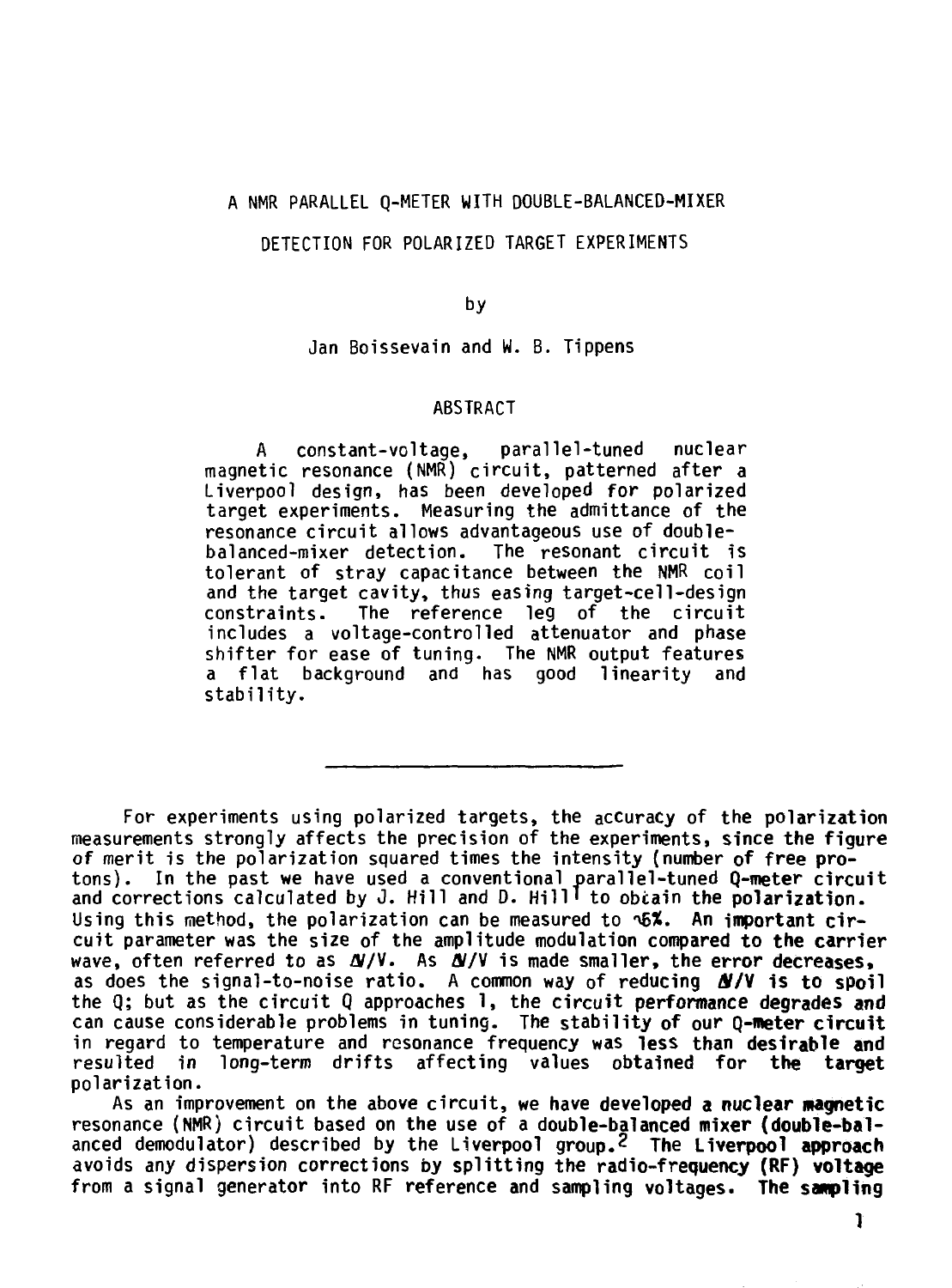**voltage goes to a resonant circuit, is amplified, and then applied to a power splitter. One splitter output goes to the RF input of a double-balanced mixer. The other output goes to a microwave diode. The diode output is used to tune the resonance circuit and is also useful as an RF level monitor. The reference voltage is amplified, phase shifted, and applied to the local oscillator (LO) mixer input in phase with the mixer RF input voltage. The intermediate fre quency (IF) mixer output contains only the absorptive (real) part of the NMR signal.** 

**Figure 1 shows a circuit arrangement using a constant-voltage, paralleltuned circuit. Our circuit minimizes the number of attenuators and amplifiers and includes features that simplify the tuning of the circuit. Isolation between the RF reference and sampling voltages is achieved by using a Mini-Circuits Lab oratory (MCL) TDC 10-1 10-dB directional coupler, which has 35 dB of isolation between the two outputs. Termination of the directional coupler output to the resonant circuit is done in such a way that the source impedance (10 Q) is small**  compared to the resonant circuit impedance, which implies a good constant volt**age source. A handmade transformer samples the current in the resonant circuit**  and applies a voltage proportional to the current to an RF amplifier. The trans**former is made using a 3-tnm-diam form. One turn, the primary is wrapped on the form; then four turns, the secondary is wrapped symmetrically over the primary. The assembly is then removed from the form and potted using epoxy. The impedance of the primary is small (approximately 1 Q), allowing the source impedance to the resonant circuit to remain small compared to the resonant circuit impedance.** 

**A Watkins-Johnson (WJ)-Gl voltage-controlled attenuator on the reference side allows the adjustment of the RF levels to the reference and signal sides of the mixer. In the range of 0- to 25-dB attenuation, the phase change versus frequency is approximately 0.002°/MHz. The insertion phase shift is fairly constant from 0 to 10 dB of attenuation and increases 10° at 15 dB of attenu ation. There is no change of attenuation versus frequency.** 

**A Werlatone PSE3 voltage-controlled phase shifter in the reference arm eliminates the tedious task of constructing the correct length cable to give the**  in-phase condition at the mixer. The phase shifter has two outputs 180<sup>6</sup> out of **phase from each other. When one output is used, the other is grounded. Each output provides =110° of phase shift for a control voltage range of 0 to +15 V-If the phase shift range is inadequate, a suitable high-frequency capacitor may be installed in series with the phase shifter to give a phase shift offset- The phase shift versus frequency is approximately l°/MHz. The change in insertion loss versus frequency is negligible.** 

**The mixer is a MCL SRA-1 double-balanced mixer. The power level of the reference RF applied to the LO port needs to be high enough to turn on the diodes. The recommended power level is +7 dBm. The pertinent specification is the conversion loss versus LO power. As the LO power decreases below +7 dBm, the conversion loss increases. A higher conversion loss means that the dc out put of the IF that is proportional to the RF signal will be lower, implying a lower signal-to-noise ratio. A power level of over 11 dBm at the LO input will exceed the power rating of the mixer. The RF signal power level applied to the RF port of the mixer should be at -5 dBm or lower for linear operation. The higher the level (up to -5 dBm) the better the signal-to-noise ratio. Power**  levels above -5 dBm result in conversion loss compression, which implies nonlin**earities. The mixer output at the IF port is a dc voltage plus harmonics of the**  signal generator frequency  $(2106 \text{ MHz}$  for a 2.5-T magnetic field). The harmonics **are easily filtered out since the differential amplifier frequency response falls off rapidly above 500 kHz.**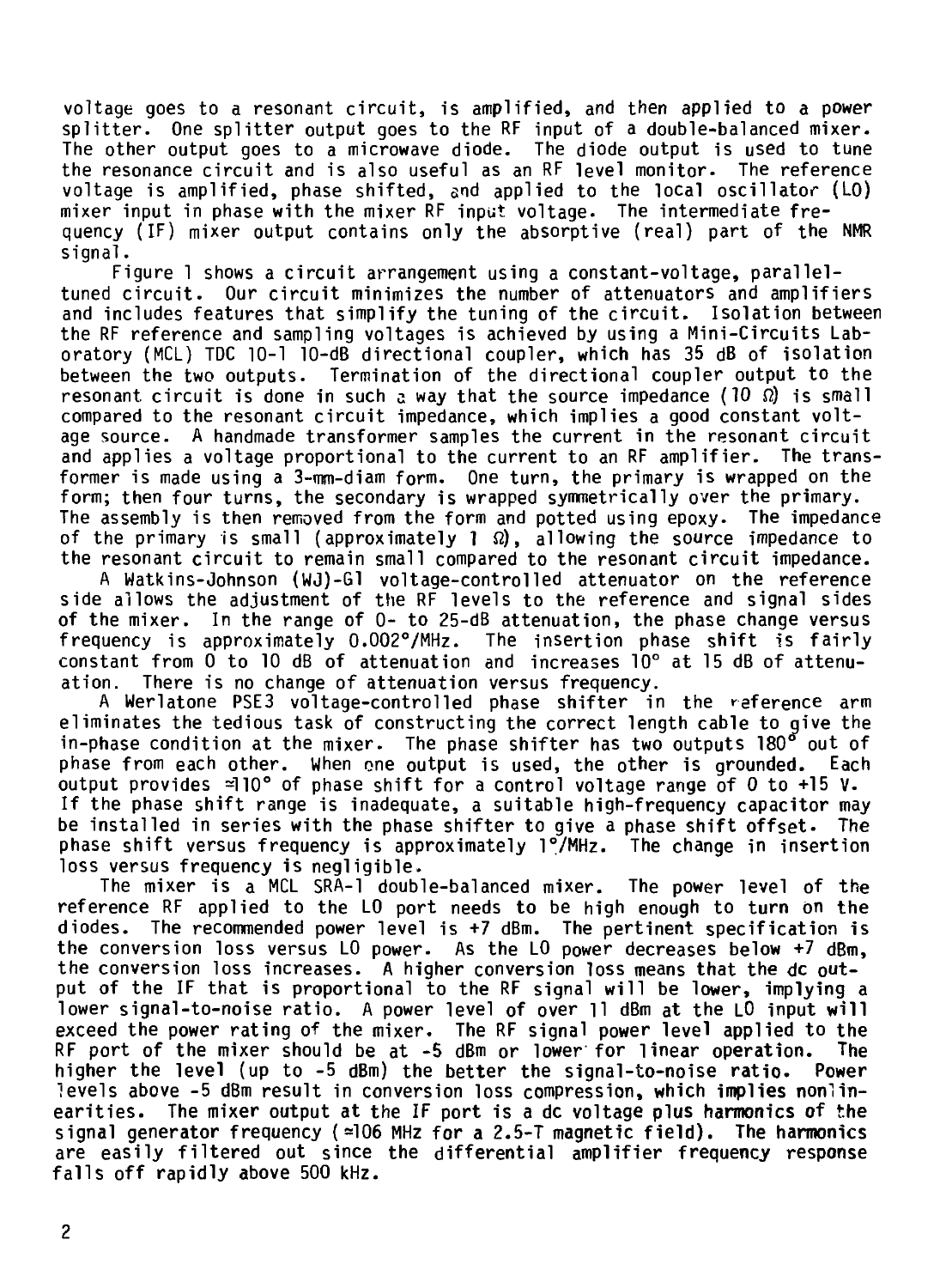

**Fig. 1. A circuit arrangement using a constant-voltage, parallel-tuned circuit.** 

 $\boldsymbol{\omega}$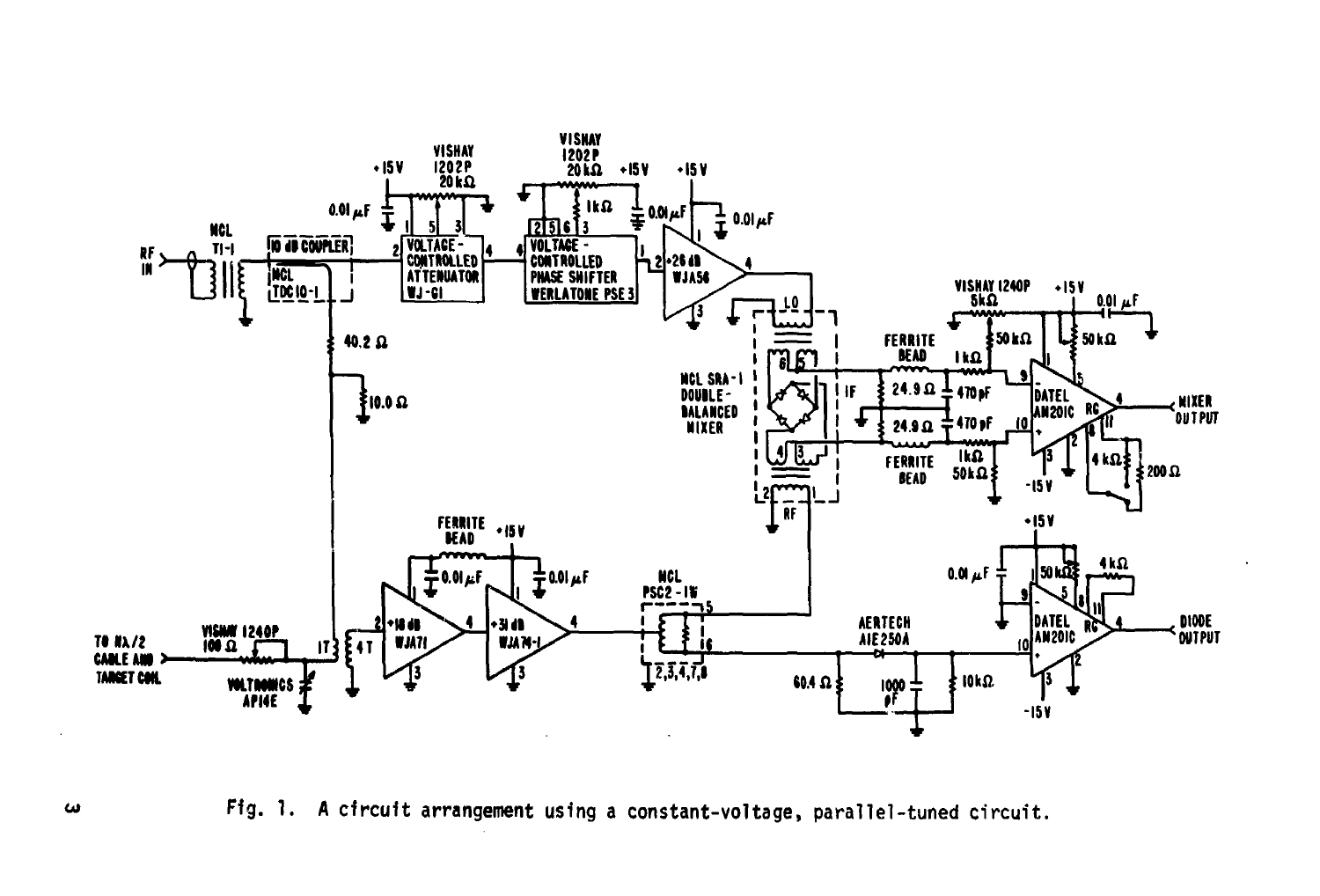Some circuit features are incorporated to allow reasonable circuit performance in a noisy experiment environment. An isolation transformer at the RF input largely eliminates ground loop problems, which can cause silicon controlled rectifier spikes to be present on the NMR signal. The mixer output is terminated in 50  $\Omega$  (25  $\Omega$  each leg), filtered, and differentially amplified. A dc bias network allows the signal to remain dc coupled. The amplified mixer output goes to a unity gain isolation amplifier with differential outputs to greatly reduce 60-Hz noise problems encountered in transmitting the NMR signal 60 m to the experimental electronics trailer. A unity gain differential amplifier with good common mode rejection acts as a receiver for the mixer signal.

The box that holds the circuitry is machined from a single block of aluminum approximately 4 cm by 12 cm by 17 cm. Three compartments provide the means of mounting the three circuit boards: the RF reference board, the RF signal board,<br>and the differential amplifier board. The box is mounted on a constantand the differential amplifier board. The box is mounted on a constanttemperature, water-cooled copper plate to eliminate temperature-related drifts in the output signal.

The mixer dc output voltage is proportional to VREF by VSIG by cos  $0.3$  where  $\theta$  is the phase angle between the RF reference and signal voltages. When the circuit is properly adjusted for the in-phase condition at the mixer, the cos  $\theta$ term allows only the real part of the signal (the part in phase with the RF reference) to appear at the mixer output, thus eliminating corrections caused by the dispersive component. When the signal voltage is at a minimum at resonance, the cos  $\theta$  term also flattens the resonance curve and thereby reduces or eliminates the need for a dummy circuit to provide an equal resonance curve, which then may be subtracted from the signal resonance curve. The combination of realpart detection and reduced curvature of the signal background leads to the choice of either a constant-current series circuit or a constant-voltage par allel circuit. Although harder to describe mathematically, a parallel circuit is much less susceptible to stray capacitance of the NMR coils in a target cell.

Two different RF signal boards were designed to allow comparison of a constant-current series circuit and a constant-voltage parallel circuit. The tuning of either unit is essentially the same. Observing the diode output while sweeping the signal generator frequency, we adjusted a Voltronics AP14E variable capacitor for circuit resonance at the center frequency of the sweep. Power levels to the mixer are adjusted to approximate values and the resonance is readjusted, if required. We observe the mixer output while the phase shifter is adjusted for the in-phase condition that occurs when the resonance minimum is at the center frequency of the sweep.

The amount of curvature in the background of an observed signal strongly influences the amount of amplification of a signal, especially when the curvature is large compared to the signal noise. To compare the "flatness" of the outputs of the NMR boxes, we measured the maximum and minimum voltages of the observed resonance curves for a centered curve (center frequency equal to the resonant frequency) with constant frequency sweep. For the constant-current series circuit, the mixer output voltage difference was approximately one-third of the voltage difference observed at the diode output. For the **constant-voltage**  parallel circuit, the mixer output voltage difference was **approximately one-tenth**  of the observed diode output voltage difference—considerably **"flatter."** 

Compared with the old Q-meter circuit, the n\'« circuit **has a number of**  advantages. Elimination of dispersive corrections to first **order allows larger**  values of AV/V (higher Q values) resulting in improved signal-to-noise **ratios.**  Observing a water sample in a 2.5-T magnetic field, **the** signal **to noise was**  improved by a factor of 2 under similar resonance conditions. **Although simple**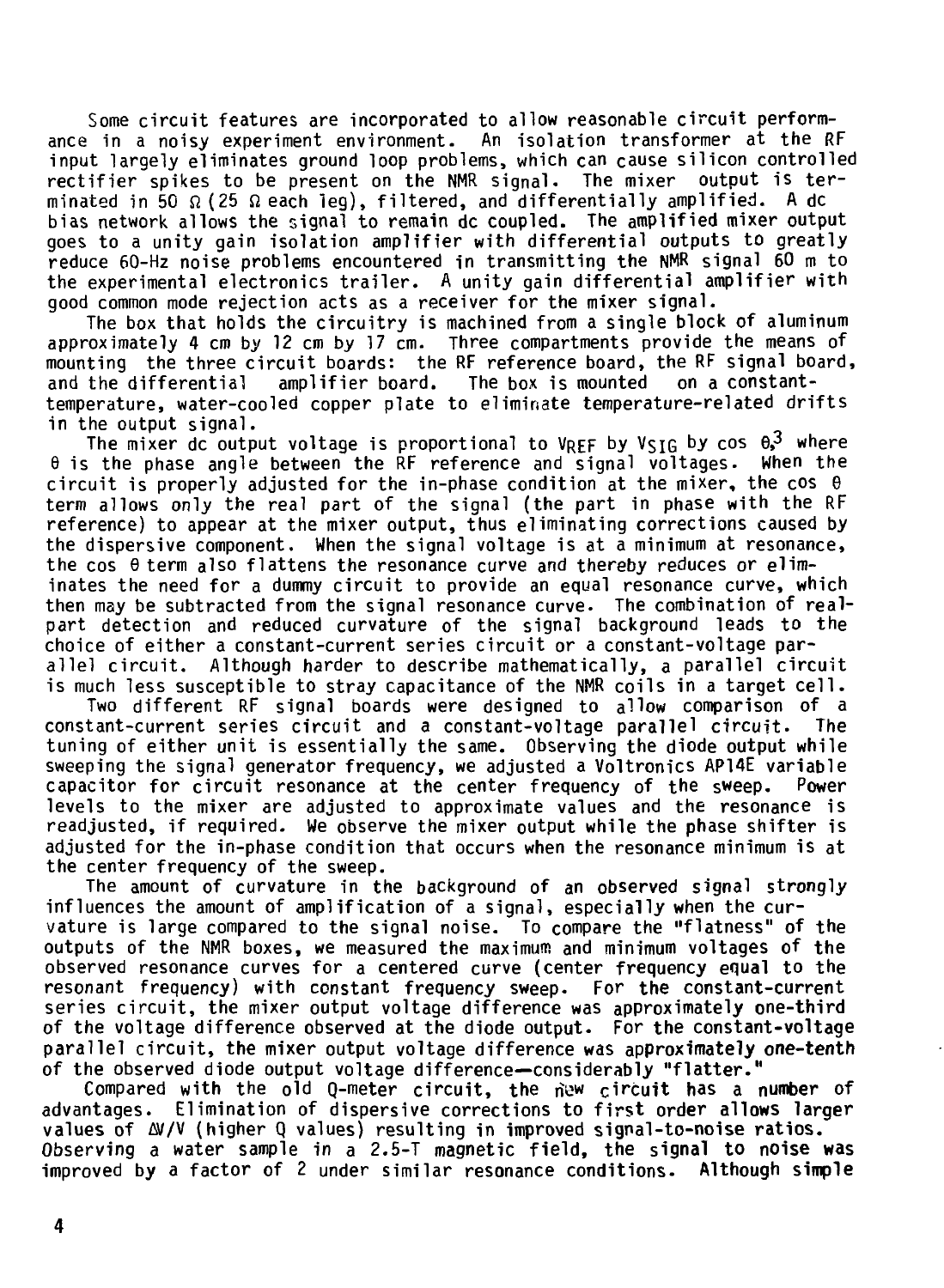**in concept, a flat background shape using a dummy circuit is difficult to achieve and causes data reduction problems. The relatively flat background of the constant-voltage, parallel-tuned circuit eliminates the need for a dummy circuit**  and consequently reduces the problems in data reduction. **problem with the old Q-meter circuit was the transmission of the signal using an RF carrier on long coaxial cables. Unless the cables were very well terminated, reflections would diffract the resonant curve into multiple peaks. The change of cable length with temperature also contributed to this problem, which is eliminated by the new circuit.** 

**The new NMR circuit has been successfully used in experiments at the Los Alamos Meson Physics Facility. Figure 2 shows a typical thermal equilibrium signal (at 1 K) , which was made as follows. The signal was measured 256 times by a Fabritek signal averager. The magnetic field was then changed so the signal was not observable in the sweep range. In the subtraction mode of operation, 256 additional sweeps were taken. For 16 measurements, the standard deviation is typically less than 4% and the standard deviation of the mean is typically within 1%. Thermal equilibrium measurements made at different times a week apart are in agreement with statistical errors. No long-term drifts have been observed. Positive- and negative-enhanced polarization measurements agree at the =3% level for AV/V of 20%, indicating that circuit linearity is fairly reasonable.** 

## **ACKNOWLEDGMENTS**

**We wish to thank D. A. Hill of Argonne National Laboratory and John J. Jarmer of MP-7 for their assistance in developing the new circuit. We would also like to thank James E. Simmons of P-3 for his constant concern and advice regarding the NMR measurement problem.** 



**Fig. 2. Typical thermal equilibrium signal.**